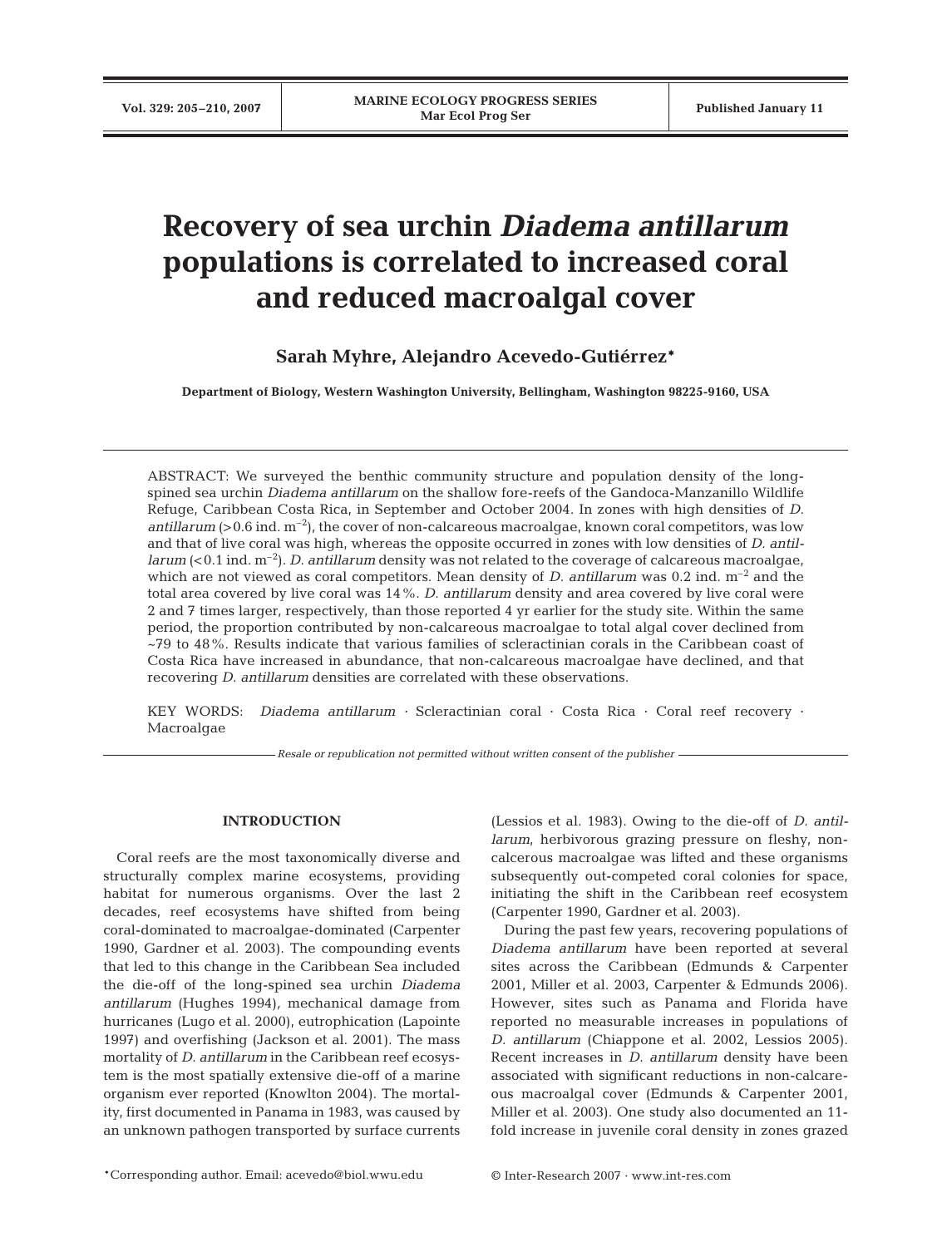by *D. antillarum*, providing the first indication that Caribbean reefs were returning from being dominated by macroalgae to again being coral-dominated ecosystems (Edmunds & Carpenter 2001). Hence, observed coral reef recovery in the Caribbean, in particular the increase in coral recruitment and cover, may be mediated by the increased density of *D*. *antillarum* (Carpenter & Edmunds 2006). If this is the case, rebounding *D. antillarum* populations in other Caribbean locations may also favor coral recovery.

In the present study, we surveyed the benthic community of Gandoca-Manzanillo Wildlife Refuge to determine if such recovery was occurring along the Caribbean coast of Costa Rica. We chose this location because previous estimates of the density of *Diadema antillarum* and cover of live coral in the area were available (Cortés 1992, Fonseca 2003), and because it has one of the largest fringing reefs of the Caribbean coast of Costa Rica. Our hypotheses were that *D. antillarum* density would be correlated to macroalgae abundance, and that coral cover would be correlated to *D. antillarum* density and macroalgae abundance.

## **MATERIALS AND METHODS**

The Gandoca-Manzanillo Wildlife Refuge (9° 39' N, 82° 42' W) is located along an indentation of the southern Caribbean coast of Costa Rica. In 1992, an earthquake raised the coastline and adjacent reefs, uplifted fringing reefs, and created near-shore coral reefs that are accessible by foot (Cortés & León 2002). We conducted the present study between September and October 2004 along a 1.2 km strip of beach that extends southward from the town of Manzanillo and that was also used in 2 previous studies (Cortés 1992, Fonseca 2003).

Transects were laid parallel to the shore in order to survey the study site. They were set at a maximum distance of 50 m from the shore in depths ranging from 1 to 7 m. We randomly set 28 transects, each of which was 40 m long and 2 m wide. A  $1 \times 1$  m quadrat was randomly positioned along each transect in 10 locations to measure the percentage of the area covered by macroalgae, live coral, all other invertebrates and inorganic material (including dead coral). We were able to visually identify organisms *in situ* to species or genus. To quantify percent benthic cover within each quadrat, we counted the total number of  $10 \times 10$  cm squares that each organism covered. Once we finished estimating percent area covered by organisms in the quadrats, we counted the number of *Diadema antillarum* along the whole  $40 \times 2$  m transect and measured the test size of each individual.

Given that non-calcareous macroalgae compete with coral for space (Hughes 1989), we classified the total

algal community at the study site into 2 groups: noncalcareous (or fleshy) macroalgae and calcareous macroalgae. For each transect, we calculated median % cover in order to estimate % area covered by (1) calcareous macroalgae, (2) non-calcareous macroalgae and (3) live scleractinian coral. We also estimated the number of *Diadema antillarum* (ind. m<sup>-2</sup>) within each transect. We examined the hypothesis that *D. antillarum* density was associated with macroalgae abundance by relating *D. antillarum* density to area covered by calcareous and non-calcareous macroalgae, respectively, using correlation analyses. Because we conducted 2 simple regressions with the same independent variable, we set our significance level to 0.025. We also examined the interaction among *D. antillarum*, macroalgae and coral by relating area covered by live scleractinian coral with that covered by calcareous and non-calcareous macroalgae and with *D. antillarum* density using multiple regression analysis. There was very little multi-colinearity in the multiple regression analysis because the independent variables were correlated. Although the multi-colinearity was not large enough to affect our results, we also performed an analysis to discard unnecessary independent variables, reduce the standard errors of *b* (where *b* is the regression coefficient) and obtain the best regression model based on high correlation coefficients and low square errors, specifically the square root of MSE and Mallow's Cp (Hintze 2001).

We transformed the variables to normalize data and achieve homoscedasticity before conducting the analyses. The dependent variable (*Diadema antillarum* density) was ln-transformed and the independent variables (area covered by calcareous and non-calcareous macroalgae) were arcsine transformed (Zar 1999).

#### **RESULTS**

The composition of the benthic community of Gandoca-Manzanillo Wildlife Refuge was (mean ± SD) 14 ± 8% live scleractinian coral,  $29 \pm 11$ % non-calcareous macroalgae,  $32 \pm 9\%$  calcareous macroalgae,  $3 \pm 3\%$ other sessile invertebrates (such as sponges and anemones) and  $>1 \pm 2\%$  seagrass (n = 28 transects); the remaining substrate was composed of settled-out sediment particles, sand and dead coral. The 5 most common coral families comprised 14% of the total substrate (Table 1) and included the following species: *Diploria strigosa, D. clivosa, D. labyrinthiformis, Favia fragum* (Faviidae); *Agaricia fragilis, A. agaricites, A. humilis, A. tenufolia, Helioceris cucullata* (Agariciidae); *Siderastrea siderea, S. radians* (Siderastreidae); *Millepora complanata* (Milliporidae); *Acropora palmata* (Acroporidae). Of the total substrate covered by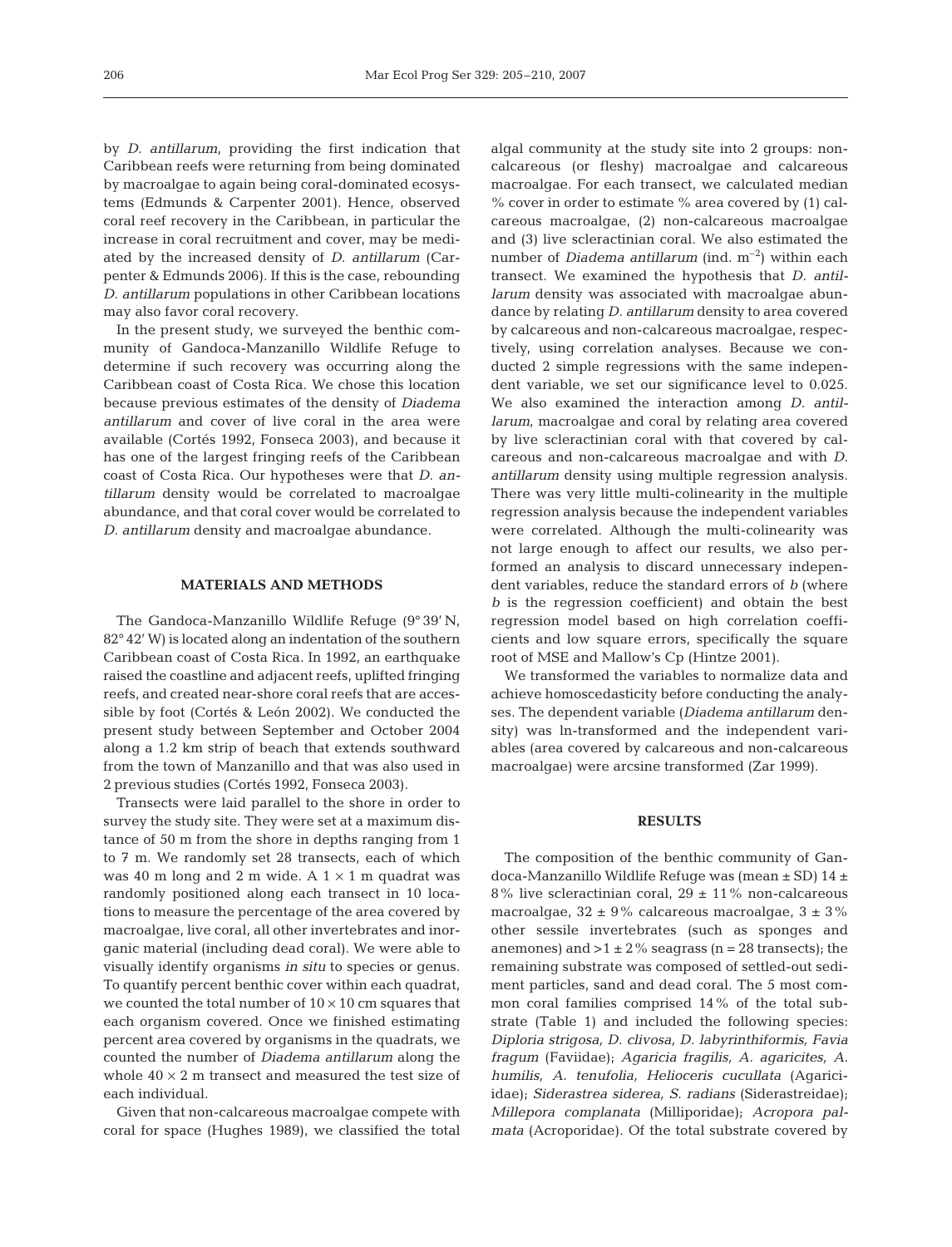| Table 1. Comparison of nearshore-reef community structure (density of <i>Dia-</i> |  |  |  |  |  |
|-----------------------------------------------------------------------------------|--|--|--|--|--|
| dema antillarum, area cover of coral and macroalgae) within the Gandoca-          |  |  |  |  |  |
| Manzanillo Wildlife Refuge, Costa Rica, in 1988, 2000 and 2004                    |  |  |  |  |  |

|                                          | 1988<br>(mean) | October 2000<br>$mean \pm SD$ | October 2004<br>$mean \pm SD$ |  |
|------------------------------------------|----------------|-------------------------------|-------------------------------|--|
| D. antillarum density<br>$(ind. m^{-2})$ | Not measured   | $0.10 \pm 0.22$               | $0.2 \pm 0.2$                 |  |
| Coral cover $(\% )$                      | 1.93           | $1.5 \pm 0.5$                 | $14 \pm 8.0$                  |  |
| Selected coral families                  |                |                               |                               |  |
| Agariciidae                              | 0.16           | Not reported                  | $5 \pm 7.8$                   |  |
| Faviidae                                 | 1.09           | Not reported                  | $4 \pm 5.4$                   |  |
| Siderastreidae                           | 0.30           | Not reported                  | $2 \pm 3.2$                   |  |
| Milliporidae                             | 0.01           | Not reported                  | $1 \pm 1.5$                   |  |
| Acroporiidae                             | 0.004          | Not reported                  | $>1 \pm 1$                    |  |
| Poritidae                                | 0.24           | Not reported                  | $>1 \pm 1$                    |  |
| Mussidae                                 | 0.08           | Not reported                  | $>1 \pm 1$                    |  |
| Macroalgal cover $(\%)$                  |                |                               |                               |  |
| Calcareous macroalgae                    | Not measured   | ~21                           | 52                            |  |
| Non-calcareous macroalgae                | Not measured   | ~179                          | 48                            |  |
| Source                                   | Cortés (1992)  | Fonseca (2003)                | This study                    |  |

macroalgae, non-calcareous species occupied slightly more than half, whereas calcareous species occupied slightly less (Table 1).

We observed 756 individual *Diadema antillarum* within the study site, most of which had a test size ranging from 41 to 70 mm (Fig. 1). Coral and macroalgae cover were related to the population density of *D. antillarum,* which averaged 0.2 ind.  $m^{-2}$  ( $\pm$  0.2 SD). The area covered by non-calcareous macroalgae was negatively correlated to *D. antillarum* density (Fig. 2). In contrast, the area covered by calcareous macroalgae was not correlated to *D. antillarum* density (Pearson's correlation:  $R = 0.042$ ,  $p = 0.83$ ). According to multiple regression analysis, the area covered by live coral



Fig. 1. *Diadema antillarum*. Size class frequency in nearshore coral reefs within the Gandoca-Manzanillo Wildlife Refuge, Costa Rica, September–October, 2004

increased as *D*. *antillarum* density increased and diminished as noncalcareous macroalgae cover increased (Fig. 3, Table 2).

## **DISCUSSION**

We observed an apparent recovery of *Diadema antillarum* and an increased abundance of several families of live coral in Gandoca-Manzanillo Wildlife Refuge. We observed a density of *D. antillarum* twice as high as that reported 4 yr earlier (Fonseca 2003); however, this sea urchin was still heterogeneously distributed within the study site, as indicated by the large SD obtained in both studies. We expect that *D. antillarum* abundance will continue to increase in the study area in

near future given the large numbers of juveniles in the smallest 3 size classes (Fig. 1); a similar pattern of juvenile abundance was recorded at Jamaica and is indicative of larval recruitment processes (Edmunds & Carpenter 2001). Our results support previous observations that *D. antillarum* appears to be recovering at both local and regional scales across the Caribbean Sea (Carpenter & Edmunds 2006), and are significant because they were obtained from the southern Caribbean coast of Central America, a region not surveyed by Carpenter & Edmunds (2006).

The recovery of *Diadema antillarum* appeared to be associated with an increased abundance of live coral within the refuge. In zones with high densities of *D.*



Fig. 2. Percent area cover of non-calcareous macroalgae relative to *Diadema antillarum* density in the Gandoca-Manzanillo Wildlife Refuge, Costa Rica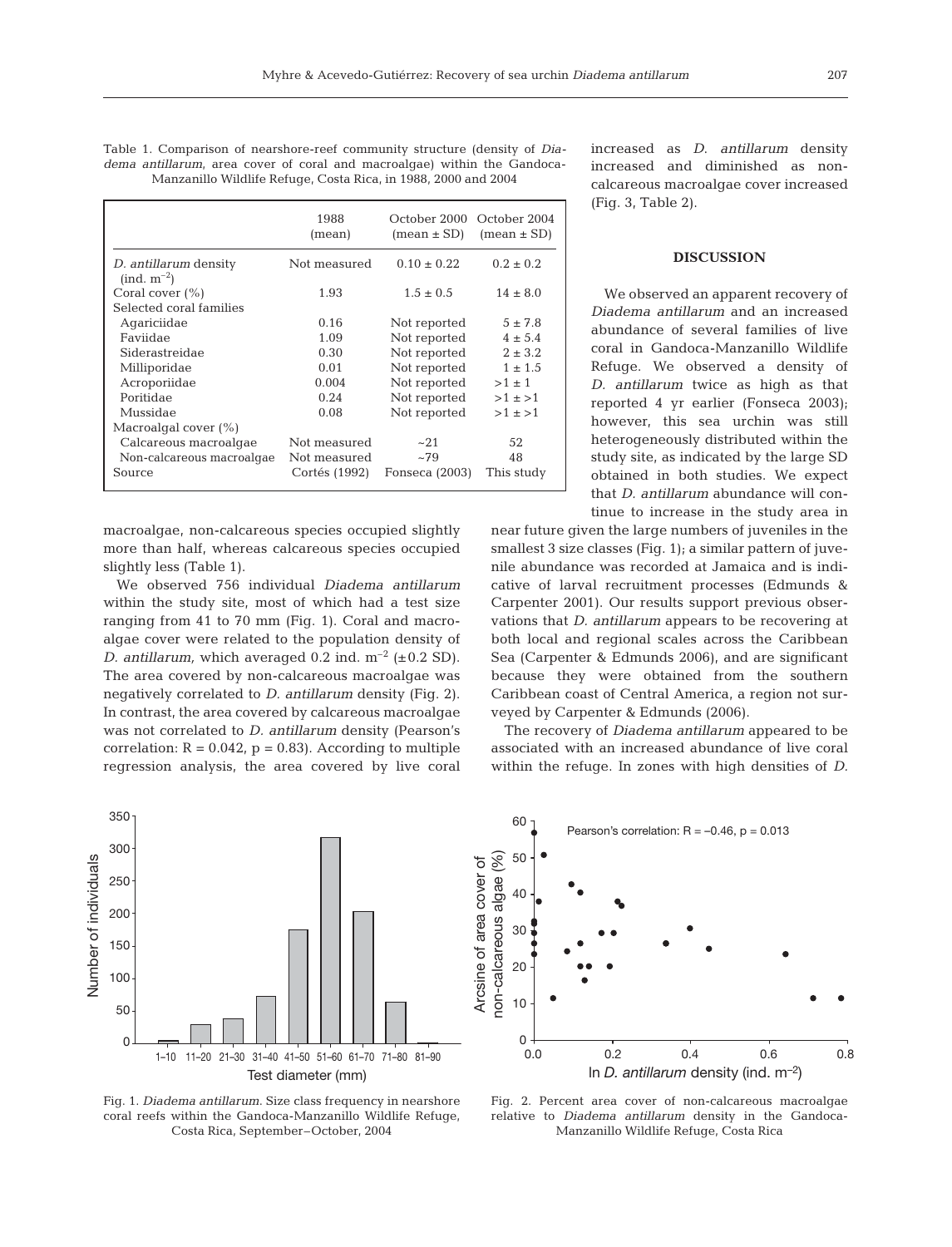

Fig. 3. Percent area cover of live coral relative to *Diadema antillarum* density and area cover of non-calcareous macroalgae in the Gandoca-Manzanillo Wildlife Refuge, Costa Rica

*antillarum*, the cover of non-calcareous macroalgae was low, presumably as a result of herbivory (as suggested by sporadic observations of *D. antillarum* feeding on non-calcareous macroalgae). However, in zones with low densities of *D. antillarum*, we observed either low or high coverage of non-calcareous algae, suggesting that other factors may have been important in reducing algae coverage (Fig. 2). Results also suggested that the cover of non-calcareous macroalgae had an effect on the cover of live coral. In zones with high cover of non-calcareous macroalgae, the cover of coral was low, presumably as a result of competition for space (Fig. 3). Standardized regression coefficients indicated that coral cover was related to both non-calcareous macroalgae and *D. antillarum* density; however, the low  $R^2$  value suggested that other factors also affected coral cover (Table 2).

A relationship between *Diadema antillarum* density and composition of the benthic community can also be observed when comparing our results with those of 2 previous studies conducted in the refuge (Table 1). Concomitant with increases in *D. antillarum* density, live coral cover within the study site remained stable between 1988 and 2000; however, by 2004 it had increased from ca. 2 to 14% (Cortés 1992, Fonseca 2003; Table 1). Further, the relative area covered by calcareous macroalgae increased from over one-fifth of total algal cover in 2000 (Fonseca 2003) to one-half in 2004 (Table 1). Even when accounting for the slightly different methodologies used in the 3 studies, large differences in *D. antillarum* density, relative algal cover and live coral cover indicate that composition of the benthic community of the refuge has changed markedly since the initial study by Cortés (1992), supporting the hypothesis that live coral is recovering within the study site. One factor affecting this coral

Table 2. Area covered by scleractinian coral in relation to density of *Diadema antillarum* and coverage of 2 macroalgal functional groups (calcareous and non-calcareous). See definitions of macroalgae functional groups in 'Materials and methods'; *b*: regression coefficient; *b*': standardized regression coefficient; SR: square root; MSE: mean standard error

| Variable                                              | $\boldsymbol{b}$ | $SE$ of $b$ | $\mathbf{f}$ | p       | $b^{\prime}$ | Overall regression                 |
|-------------------------------------------------------|------------------|-------------|--------------|---------|--------------|------------------------------------|
| <b>Multiple linear regression</b>                     |                  |             |              |         |              |                                    |
| Constant                                              | 16.977           | 6.785       | 2.502        | 0.020   | $\Omega$     | Adjusted $R^2 = 0.40$              |
| Ln <i>D.</i> antillarum density                       | 13.207           | 6.112       | 2.161        | 0.041   | 0.365        | $F_{3,24} = 6.91$                  |
| Arcsine of area of non-calcareous<br>macroalgal cover | $-0.298$         | 0.126       | $-2.371$     | 0.026   | $-0.408$     | $p = 0.001$<br>$SR of MSE = 6.203$ |
| Arcsine of area of calcareous<br>macroalgal cover     | 0.008            | 0.140       | 0.594        | 0.558   | 0.091        |                                    |
| <b>Best regression model</b> (see Fig. 3)             |                  |             |              |         |              |                                    |
| Constant                                              | 20.051           | 4.326       | 4.635        | < 0.001 | $\Omega$     | Adjusted $R^2 = 0.41$              |
| Ln <i>D.</i> antillarum density                       | 13.007           | 6.023       | 2.159        | 0.041   | 0.360        | $F_{2,25} = 10.46$                 |
| Arcsine of area of non-calcareous                     | $-0.313$         | 0.122       | $-2.572$     | 0.016   | $-0.428$     | p < 0.001<br>$SR of MSE = 6.122$   |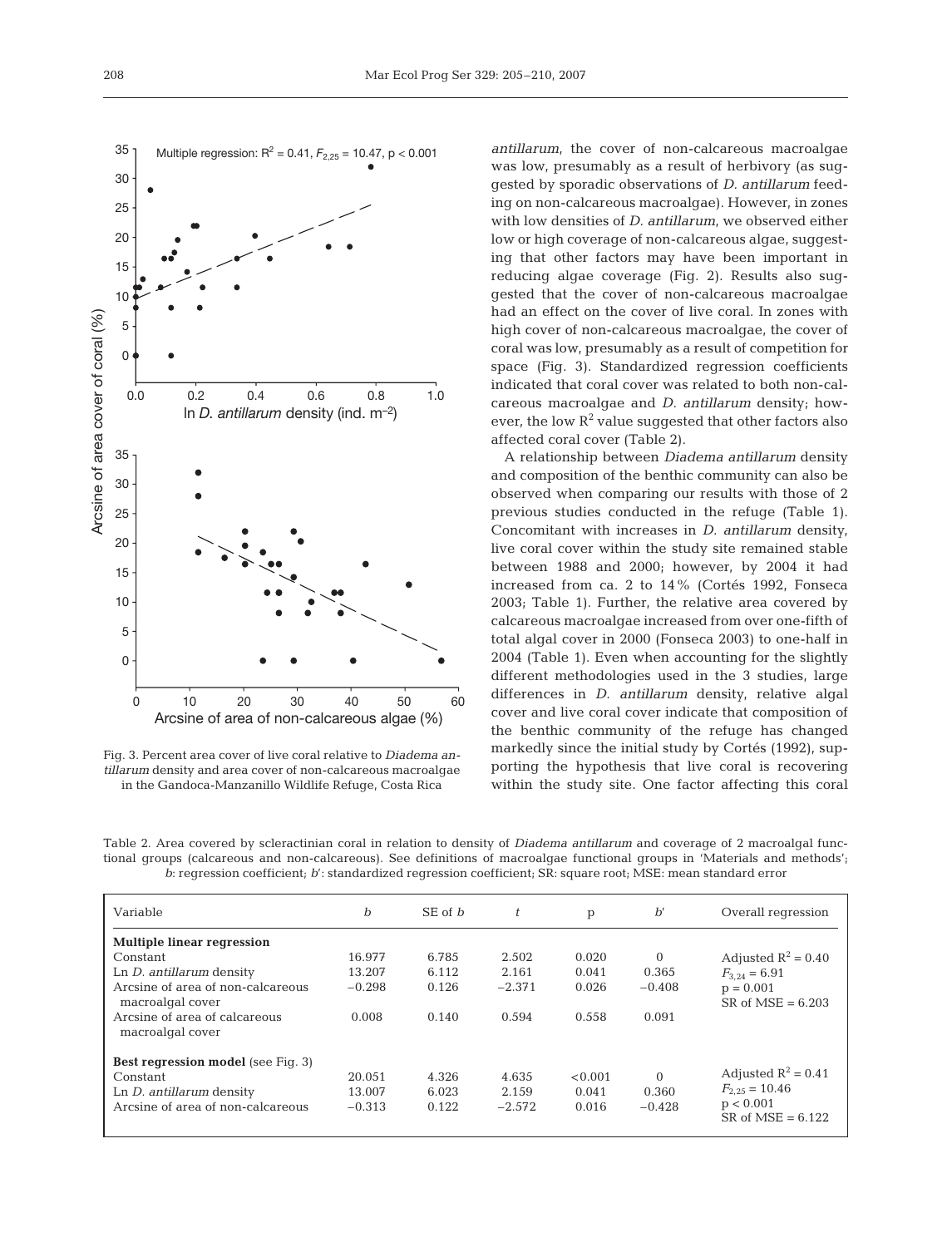recovery appears to be the reduction of benthic competition with non-calcareous macroalgae owing to increased densities of *D. antillarum*. Although our interpretation is based on correlative evidence, studies from other regions lend support to our conclusion (Hughes 1989, Edmunds & Carpenter 2001, Miller et al. 2003, Carpenter & Edmunds 2006).

The majority of coral families observed in the refuge appear to be increasing in cover (Table 1). With the exception of Poritidae, a weedy family that was perhaps replaced by other long-lasting species, representatives of most families recorded in 1988 (Cortés 1992) had increased in cover by 2004. We believe this finding to be relevant because ecologically significant coral such as *Montrastaea* and *Acropora* still appear to be rare in other areas of the Caribbean with high *Diadema antillarum* density (Carpenter & Edmunds 2006). Historically, the genus *Acropora* has been the primary builder of reef framework in shallow fore-reef zones across the Caribbean (Goreau & Wells 1967, Goreau & Goreau 1973). However, white-banded disease has been a significant source of mortality for the genus in Caribbean reefs (Aronson & Precht 2001, Patterson et al. 2002). Hence, it is important that the species *Acropora palmata* has increased its coverage within our study site (Table 1). Nevertheless, the genus is still uncommon: colonies were often small, isolated and surrounded by macroalgae.

Because we conducted surveys in daylight, our methodology relied on the assumption that the diurnal location of *Diadema antillarum* is a good indicator of the area they graze. This assumption is supported by studies that revealed the foraging range of *D. antillarum* to be 0.5 to 1  $m^2$ ; therefore, the area directly surrounding the daytime location of an urchin is likely to represent that individual's foraging area (Carpenter 1986).

It is not known if other factors also played a role in the recent recovery of coral reefs in the Gandoca-Manzanillo Wildlife Refuge. In 1988, siltation owing to deforestation and agricultural practices and coral extraction were viewed as the 2 major threats to coral in the refuge (Cortés 1992). However, since that time, no further studies on the rate of sediment input into the system or harvest of corals have been conducted. It is possible that the increase in coral cover is actually a recovery from disturbance and uplift caused by an earthquake in 1992 (Cortés & León 1992); however, if that were the case, one would expect to notice coral recovery relatively soon after the earthquake. Our results suggest that recovery of coral began no earlier than 2000. It is also possible that changes in the cover of coral and macroalgae are related to variable water clarity and inorganic nutrient concentrations at the refuge, which are known to affect their growth

(Muller-Parker & Cortés 2001). Although little is known about abiotic factors at our study site, any such changes in water clarity and concentrations of available nutrients would have had to favor coral and calcareous macroalgae and not non-calcareous macroalgae.

Coral reef recovery is difficult to quantify because of the feasible temporal and spatial scales of ecological observation (Pandolfi 2002). Indeed, the possibility and nature of such recovery is currently debated (Rogers & Miller 2006). However, our results indicate that increased densities of *Diadema antillarum* may favor the recovery of live coral and alter the composition of the benthic community of coral reefs within a relatively short time. Long-term monitoring of the abundance of *D. antillarum*, coral and macroalgae within Gandoca-Manzanillo Wildlife Refuge, in addition to experimental manipulative field studies that evaluate cause and effect and the potential role of other factors in the recovery of live coral, are required to further elucidate this.

*Acknowledgements*. We thank the government of Costa Rica and community of Manzanillo for the provision of facilities. Funding was granted to S.M. from the PADI Foundation Grant and the Department of Biology at Western Washington University. We also thank R. Falletta for his assistance in the field. Comments by B. Bingham, J. Cortés, G. Muller-Parker, J. Otto and anonymous reviewers improved this manuscript.

### LITERATURE CITED

- Aronson RB, Precht WF (2001) White-banded disease and the changing face of Caribbean coral reefs. Hydrobiologia 460:25–38
- Carpenter RC (1986) Partitioning herbivory and its effects on coral reef algal communities. Ecol Monogr 54: 345–363
- Carpenter RC (1990) Mass mortality of *Diadema antillarum*. 1. Long-term effects on sea-urchin population-dynamics and coral-reef algal communities. Mar Biol 104:67–77
- Carpenter RC, Edmunds PJ (2006) Local and regional scale recovery of *Diadema* promotes recruitment of scleractinian corals. Ecol Lett 9:271–280
- Chiappone M, Swanson DW, Miller SL, Smith SG (2002) Large-scale surveys on the Florida Reef Tract indicate poor recovery of the long-spined sea urchin *Diadema antillarum*. Coral Reefs 21:155–159
- Cortés J (1992) Los arrecifes coralinos del Refugio Nacional de Vida Silvestre Gandoca-Manzanillo, Limón, Costa Rica. Rev Biól Trop 40:325–333
- Cortés J, León A (2002) Arrecifes coralinos del Caribe de Costa Rica. INBio, Santo Domingo de Heredia
- Edmunds PJ, Carpenter RC (2001) Recovery of *Diadema antillarum* reduces macroalgal cover and increases abundance of juvenile corals on a Caribbean reef. Proc Natl Acad Sci USA 98:5067–5071
- Fonseca EAC (2003) A rapid assessment at Cahuita National Park, Costa Rica, 1999 (Part 1: stony corals and macroalgae). Atoll Res Bull 496:248–257
- Gardner TA, Cote IM, Gill JA, Grant A, Watkinson AR (2003)